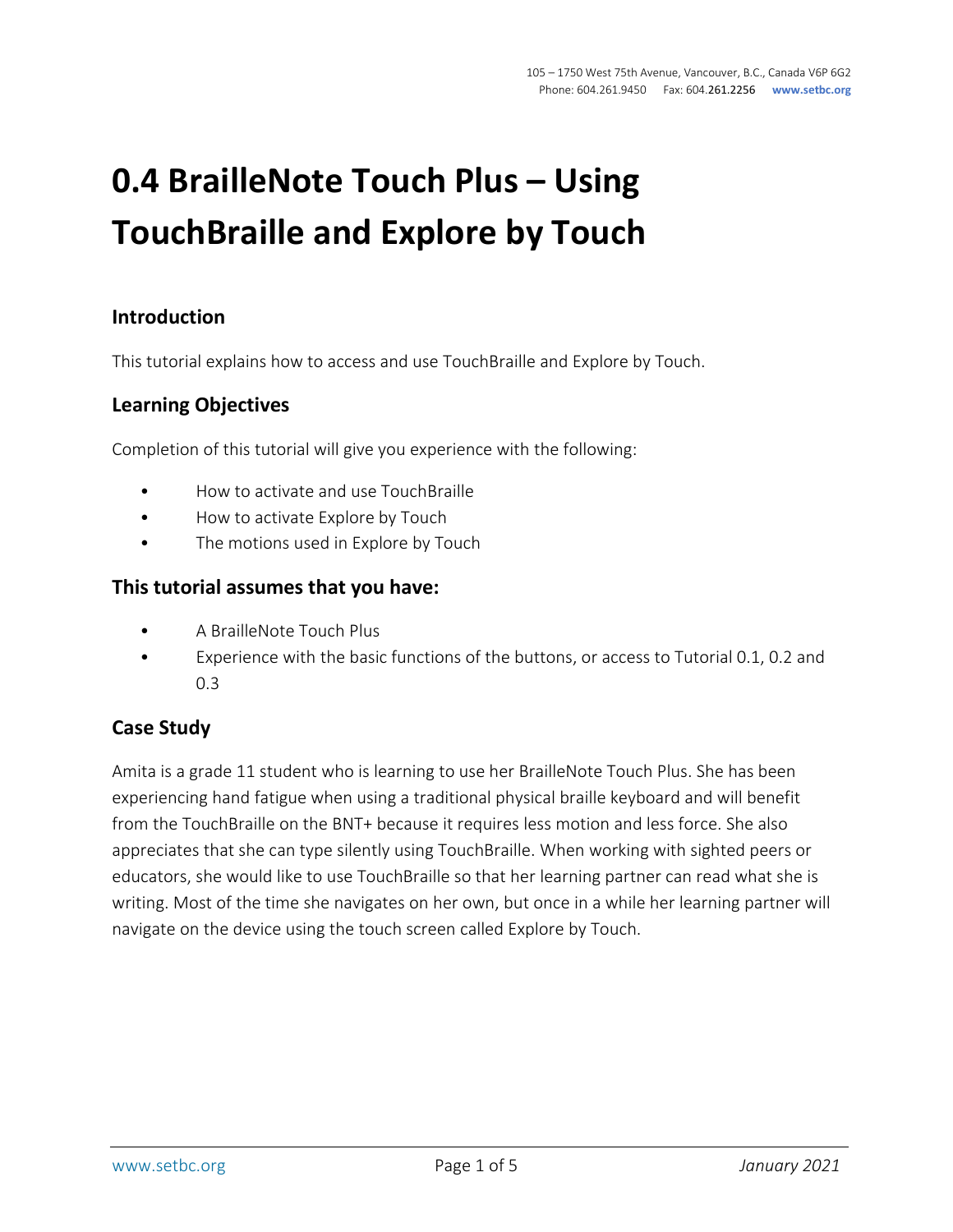| 0.4 Using TouchBraille and Explore by Touch |                                                                                                                                                                                                                                                                                                                                                                                                                  |                                 |  |  |
|---------------------------------------------|------------------------------------------------------------------------------------------------------------------------------------------------------------------------------------------------------------------------------------------------------------------------------------------------------------------------------------------------------------------------------------------------------------------|---------------------------------|--|--|
| $\mathbf{1}$                                | When entering braille, you have<br>two options: the traditional<br>physical braille keyboard or<br>TouchBraille. When using<br>TouchBraille you use the glass<br>touch screen to enter braille. To<br>access it, first lift the physical<br>braille keyboard to reveal the<br>touchscreen.                                                                                                                       | Touchscreen<br>Humanuare<br>⊲⊙⊏ |  |  |
|                                             | Press the Previous and Next<br>keys at the same time. You will<br>hear and see "TouchBraille On."                                                                                                                                                                                                                                                                                                                |                                 |  |  |
|                                             | To type using TouchBraille, lay<br>all 10 fingers on the keyboard to<br>begin finger recognition. You<br>will feel a short vibration to<br>indicate that your fingers were<br>successfully recognized. Lift<br>your fingers slightly, and now<br>you can begin typing on the<br>touchscreen.<br>Note that you can place your<br>fingers anywhere on the screen,<br>not just on the 7-inch LCD visual<br>display. | Humanware                       |  |  |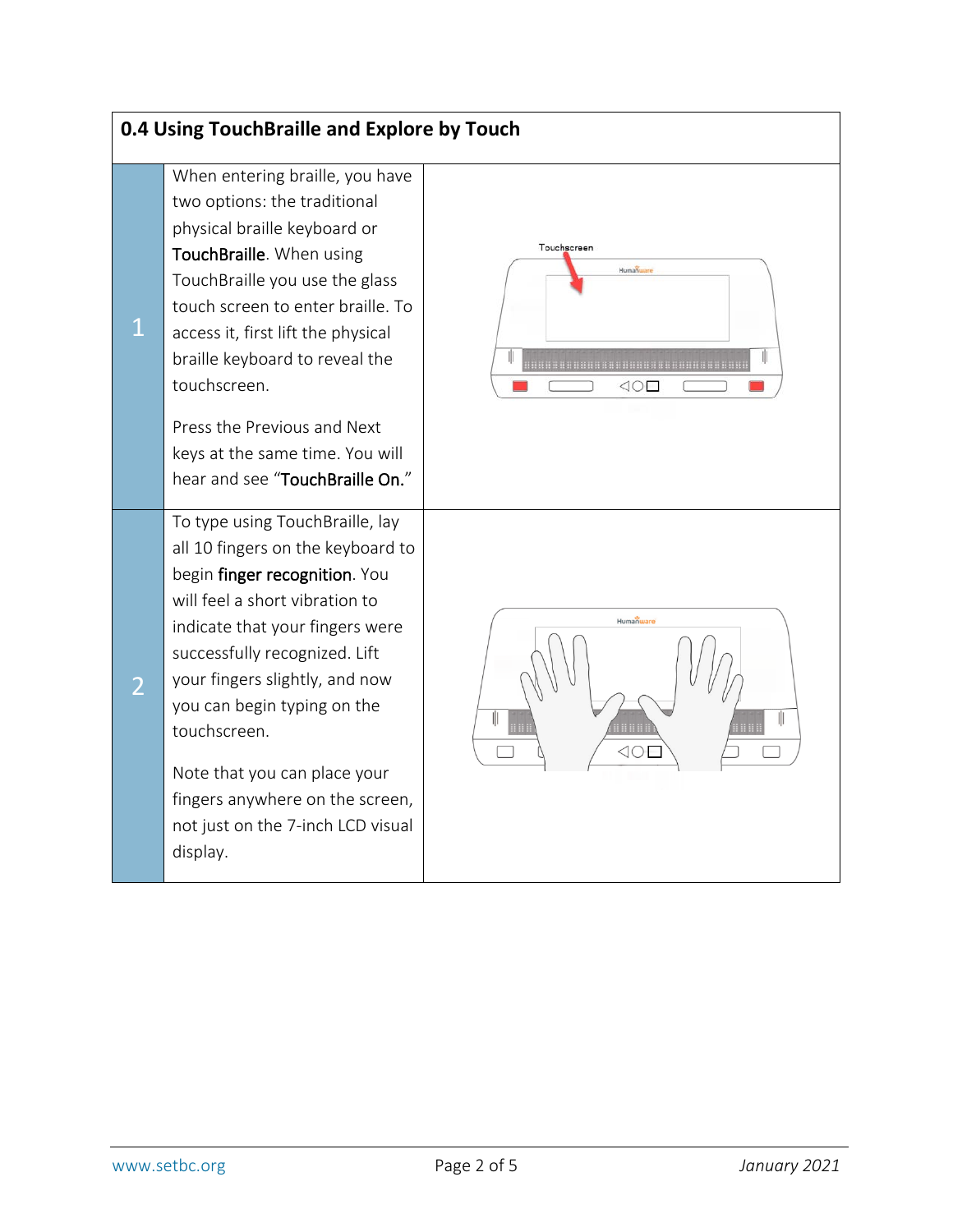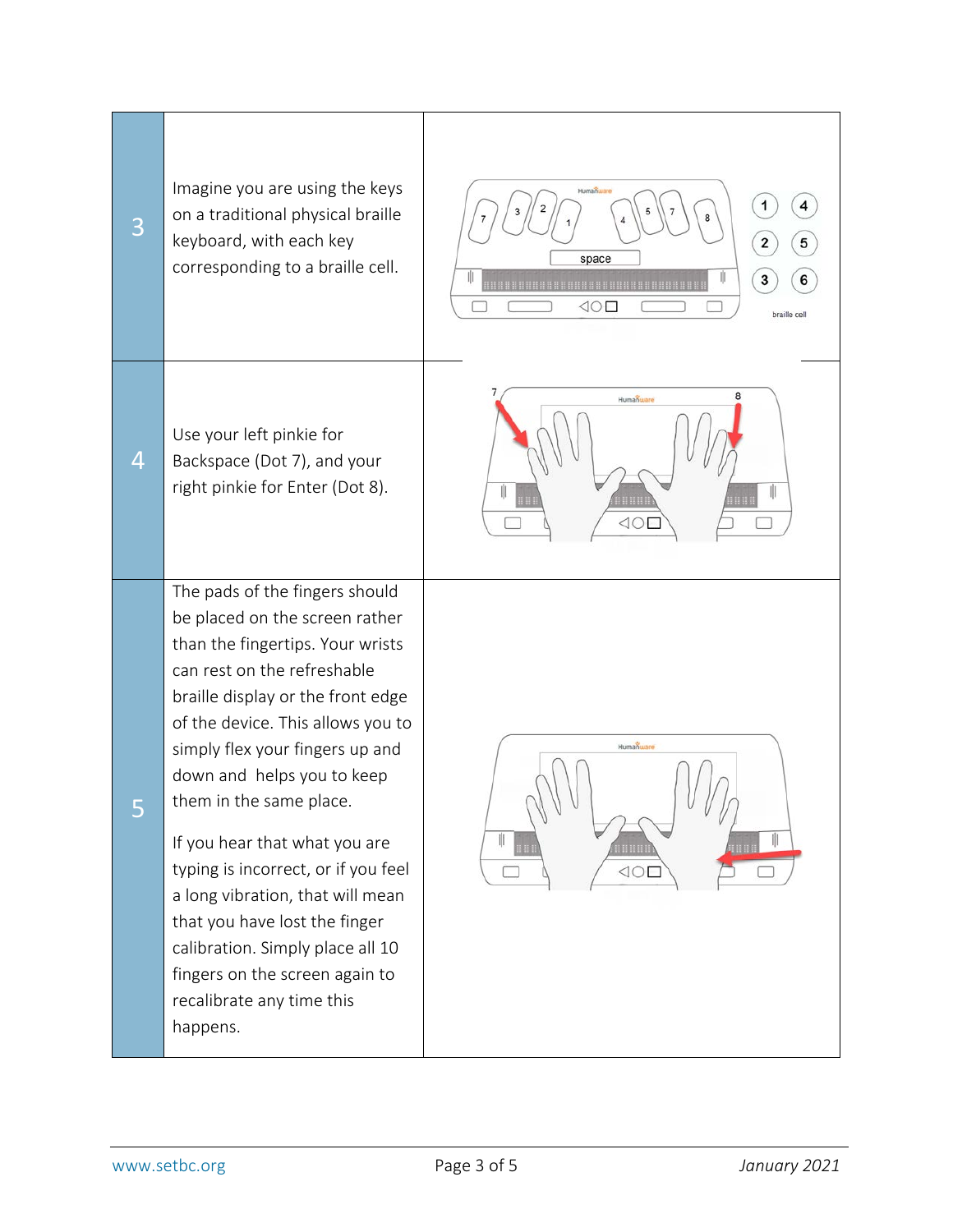| 6 | TouchBraille can be turned off<br>in the same way you turned it<br>on, by pressing the Previous and<br>Next thumb keys. You will hear<br>and see "TouchBraille Off."<br>To use Explore by Touch you<br>must turn TouchBraille off.                                                                                                                              | Humanware<br>TouchBraille Of<br>30 E                                                                                                                        |
|---|-----------------------------------------------------------------------------------------------------------------------------------------------------------------------------------------------------------------------------------------------------------------------------------------------------------------------------------------------------------------|-------------------------------------------------------------------------------------------------------------------------------------------------------------|
|   | Explore by Touch allows you to<br>access the device in the same<br>way you would most other<br>touchscreen tablets.<br>You can use Explore by Touch<br>only when using menus, lists<br>and other applications, not<br>when writing text in a<br>document or text field.<br>When Explore by Touch is<br>enabled you will see a "T" in the<br>bottom left corner. | Humanus                                                                                                                                                     |
| 8 | Touch an item with one finger<br>to select it. You will both hear<br>the name of the item and see it<br>on the braille display.<br>Double tap to activate an item.<br>The thumb keys and cursor<br>routing keys also work to<br>navigate and select in Explore<br>by Touch.                                                                                     | Humanware<br>Contacts : KeyList<br>Email: KeyMail<br>nternet: Ch<br>Word Proce<br>KeyWord<br>Planner: Ke<br>$C.$ File $M_{B}$<br><b>MAHAHHHH</b><br>0000000 |